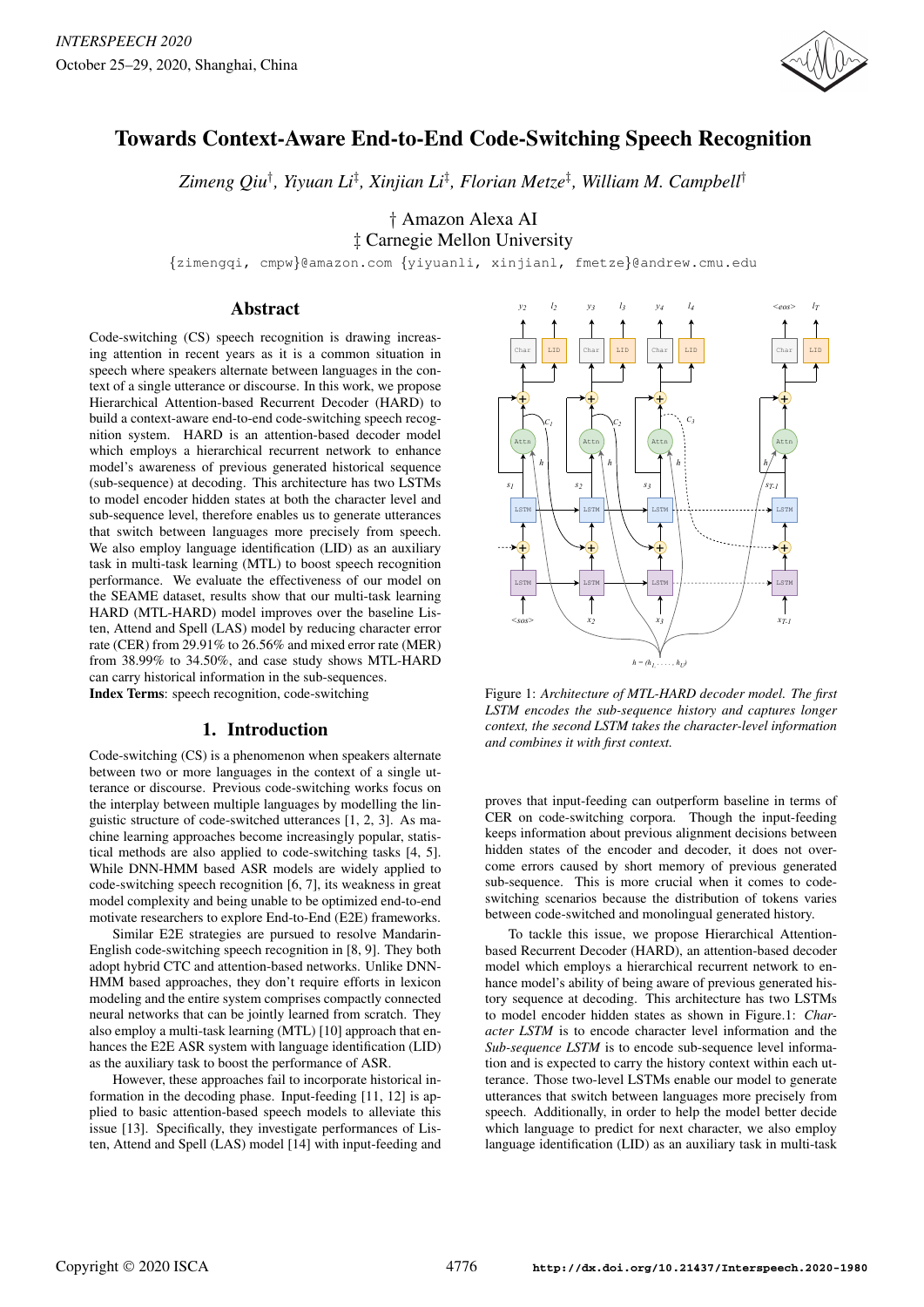learning and jointly train the character predictor and LID predictor. By sharing previous layers between tasks of character prediction and LID prediction, the character predictor can benefit from having more information of languages that previous generated characters belong to.

We evaluate the effectiveness of our model on the SEAME dataset [15]. The character error rate (CER) is improved from 29.91% to 26.56% and mixed error rate (MER, Chinese character and English word respectively) from 38.99% to 34.50% compared to the Listen, Attend and Spell (LAS) model [14].

Our contributions are mainly the following: we model each generated character as a signal of new sub-sequence, and employ a hierarchical recurrent network [16] in attention-based decoder to capture longer history and code-switching information at decoding, which alleviates the issue that the decoder being confused where to switch language and hard to generate reasonable results when code-switching occurs frequently within a single utterance. Additionally, we also employ language identification (LID) as an auxiliary task in multi-task learning and jointly train the character predictor and LID predictor with previous layers shared.

The rest of paper are organized as follows: Section 2 illustrates our proposed models; Section 3 describes the experimental setup. We share experiment results and code-switching intentions mining in Section 4. Section 5 concludes the work and addresses the future work.

## 2. Models

#### 2.1. LAS Baseline

We use the state-of-the-art end-to-end speech recognition model *Listen, Attend and Spell* (LAS) model [14] as our baseline. The LAS model is comprised of three parts: the LISTENER, which encodes the speech features into a high-level representation, the SPELLER, which generates a sequence of characters based on the encoded representation, and an attention module between Listener and Speller. Specifically, the Listener is a pyramidal bidirectional LSTM (pBLSTM), i.e. a multi-layer LSTM that halves its sequence length each layer, which outputs a short sequence of hidden states  $\mathbf{h} = (h_1, \dots, h_U)$ . The hidden state of the *i*<sup>th</sup> time step for the *j*<sup>th</sup> layer is given by  $h_i^j = f(h_{i-1}^j, h_i^*)$ , where  $f$  denotes the pBLSTM function and  $h_i^*$  equals the concatenation of  $h_{2i}^{j-1}$  and  $h_{2i+1}^{j-1}$ .

$$
h_i^j = \text{PBLSTM}(h_{i-1}^j, [h_{2i}^{j-1}, h_{2i+1}^{j-1}])
$$
 (1)

The decoder part consists of the attention module and the Speller and is defined as ATTENDANDSPELL function. The function is computed using an attention-based LSTM transducer. The distribution for output character  $y_i$  is a function of the decoder state  $s_i$  and context  $c_i$ . The decoder state  $s_i$  is a function of the previous state  $s_{i-1}$ , the previously emitted character  $y_{i-1}$  and context  $c_{i-1}$ . The context vector  $c_i$  is produced by an attention mechanism. Specifically,

$$
c_i = \text{ATTENTIONCONTEXT}(s_i, \mathbf{h}) \tag{2}
$$

$$
s_i = RNN(s_{i-1}, y_{i-1}, c_{i-1})
$$
\n(3)

where RNN is a two-layer LSTM. At each time step  $i$ , the AT-TENTIONCONTEXT generates a context vector  $c_i$  that encapsulates the information in the acoustic signal needed to generate the next character.

#### 2.2. Hierarchical Attention-based Recurrent Decoder

The output character distribution at time step  $t$  of the Speller in the LAS model is conditioned on all previously characters by using a two-layer LSTM, where the historical information is stored in its hidden states. However, the input of LSTM cell is merely the previous character, which is not capable of carrying generated historical information in long dependencies The results from LAS on SEAME dataset show that most generated English tokens are not valid English words. For example, *four three two one* is mistaken as *forr tweee two one*, which are similar in pronunciations but vary in spellings. In order to alleviate this issue, we introduce Hierarchical Attention-based Recurrent Decoder (HARD) to the ATTENDANDSPELL function while remaining the LISTENER in LAS.

At each decoding time step  $i$ , as mentioned previously, attention context  $c_i$  is calculated using both encoder hidden states h and decoder states  $s_i$ . Instead of vanilla RNN, we employ a hierarchical recurrent network as HRED architecture [16] to further encode historical and sub-sequence codeswitching information before attention calculation. Namely, we model each generated character as a signal of new subsequence. Thus, within an utterance, we will have sequences in character level and sub-sequence level, corresponding to word level and turn level in [16]. The HRED in our model has one *Character LSTM* LSTM<sub>1</sub> for character level, and a top level *Sub-sequence LSTM* LSTM<sup>2</sup> for sub-sequence level with hidden states  $s'_i$  and  $s_i$  respectively. Given an input character sequence  $\mathbf{x} = (x_1, x_2, \cdots, x_T)$ ,

$$
s_i' = \text{LSTM}_1(s_{i-1}', x_{i-1})
$$
\n(4)

$$
s_i = \text{LSTM}_2(s_{i-1}, s'_i, c_{i-1})
$$
\n(5)

The character LSTM<sub>1</sub> hidden states  $s_i'$  depend on both hidden states of previous time step  $s'_{i-1}$  and previous generated character  $x_{i-1}$  by time step i. The sub-sequence LSTM<sub>2</sub> hidden states  $s_i$  depend on three inputs: previous time step hidden states  $s_{i-1}$ , attention context  $c_{i-1}$  and output hidden states  $s_i'$ from  $LSTM_1$  at current time step.

The sub-sequence  $\text{LSTM}_2$  captures history within each sub-sequence and therefore has a better view of intra-language information, since some sub-sequences are not code-switched. This intra-language information is helpful to predict more reasonable token sequences for each language. While the character  $LSTM_1$  are seeing code-switching transitions and memorizing information in hidden states, which is then fed to the sub-sequence.

After the attention module, the character distribution function CHARACTERDISTRIBUTION is employed to predict character sequence,

$$
P(y_i|\mathbf{x}, y_{< i}) = \text{CHAPTERDISTRIBUTION}(s_i, c_i) \quad (6)
$$

where CHARACTERDISTRIBUTION is an MLP followed by sampling outputs over the entire character set with Gumbelsoftmax [17]. Namely,

$$
\hat{y}_i = \text{SOFTMAX}(P(y_i|\mathbf{x}, y_{< i}) + z) \tag{7}
$$

where  $z \sim \text{GUMBEL}(0, 1)$ , i.e.  $p(z) = e^{-(z+e^{-z})}$ . The Gumbel softmax samples outputs according to the current learned distribution  $P$  and is differentiable.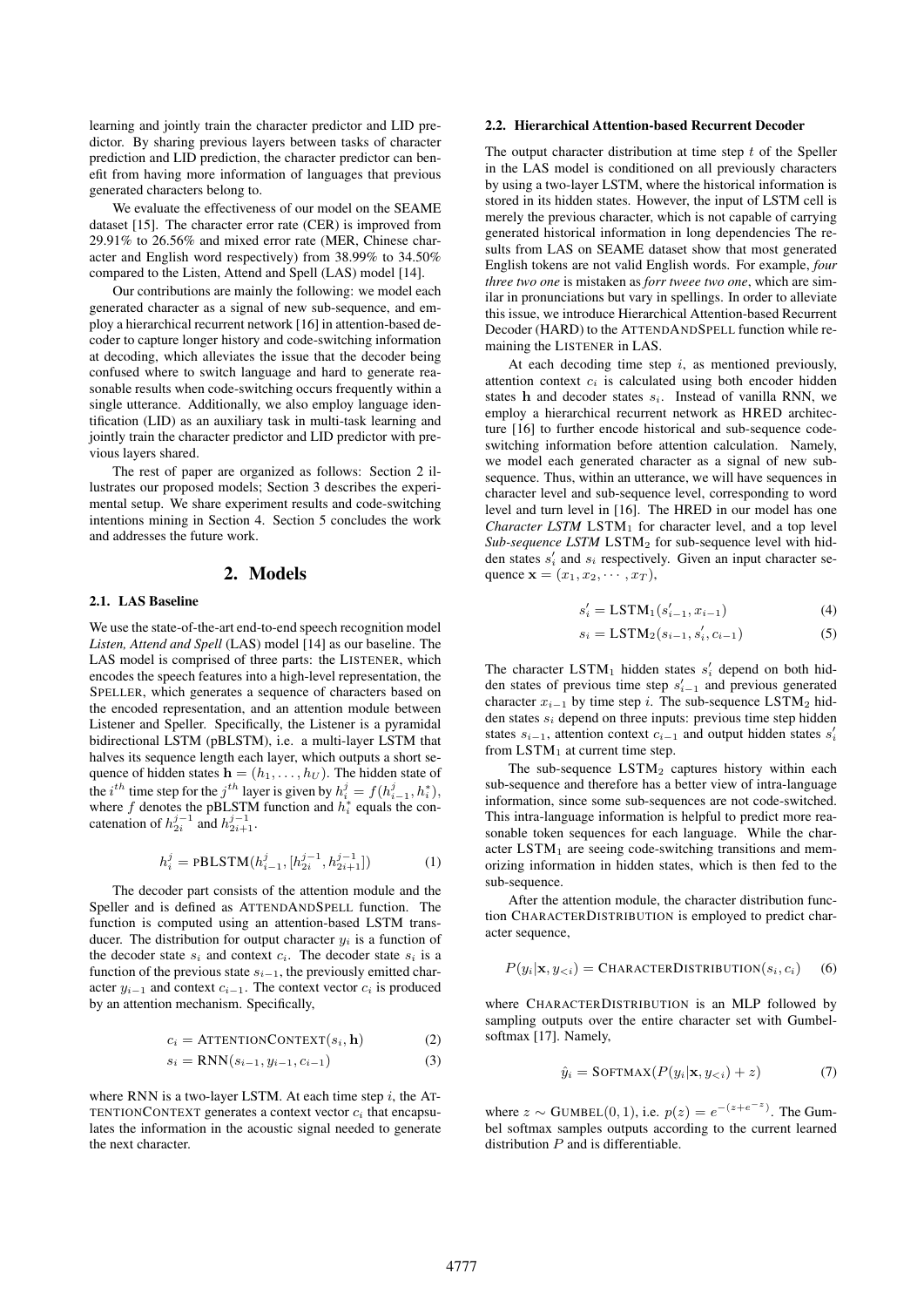#### 2.3. Multi-task Learning: Language Identification

We observe that LAS model generates more code-switched utterances and less pure English and Mandarin utterances compared to the ground truth. Therefore, we make an assumption that if the model knows when to better switch languages, which leads to the distribution of code-switched, pure English and pure Mandarin utterances closer to the ground truth. Based on this assumption, we design the multi-task learning approach, which jointly learn the character sequence and language id sequence, where each character has its own language id indicating the language it belongs.

We modify the output layer in decoder part, after the AT-TENDANDSPELL function, in addition to using an MLP with gumbel softmax to predict the character at each time step (CHARACTERDISTRIBUTION in Eq. 6), we also employ the LANGUAGEIDENTIFIER function, which is another linear layer to predict language id for the character generated at the same time step simultaneously. Specifically, the language id  $l$  at time step  $i$  is given by

$$
P(l_i|\mathbf{x}, l_{< i}) = \text{LANGUAGEIDENTIFIER}(s_i, c_i) \tag{8}
$$

Moreover, the loss function becomes

$$
\mathcal{L} = \lambda \mathcal{L}_{char} + (1 - \lambda) \mathcal{L}_{LID} \tag{9}
$$

where  $\mathcal{L}_{char}$  is the loss of character sequence prediction task,  $\mathcal{L}_{LID}$  is the loss of language identification task and  $\lambda$  is a hyper-parameter. Architecture of our Multi-Task Learning Hierarchical Attention-based Recurrent Network (MTL-HARD) is shown as Figure 1.

### 3. Experimental Setup

#### 3.1. Dataset

We evaluate our model as well as the baseline model on SEAME dataset, a Mandarin-English code-switching speech corpus collected from South-East Asia. We randomly divide SEAME dataset into train, dev and test set according to a ratio of 8:1:1 in terms of number of utterance. Statistics are shown in Table 1. Performances are measured by CER and MER.

Table 1: *Statistics of SEAME dataset.*

|             | <b>Train</b> | Dev     | <b>Test</b> |
|-------------|--------------|---------|-------------|
| # Utterance | 129.217      | 16,156  | 16,152      |
| # Token     | 1,879,778    | 232,360 | 237,487     |
| # EN Token  | 583.210      | 73.390  | 73,470      |
| # CN Token  | 1.296.568    | 158,970 | 164,017     |

#### 3.2. Parameters Setting

We construct our context-aware end-to-end code-switching ASR system with the same encoder from [14] and our decoder as described in Section 2.2 and Section 2.3. The hidden dimension of encoder and decoder LSTMs are 256 and 512 respectively, dimensions of attention key, query and value are 128. We train and test models in a batch size of 32, using ADAM as the optimizer with initial learning rate set to 0.001 and weight decay coefficient to 0.0001. In order to avoid explosion of lower layer gradients, we clip the norm of the gradients by scaling the gradients down by the ratio of 0.25 divided by max norm (if this ratio is less than 1) to reduce gradients norm. We also performs early stopping with patience set to 10 and dropout with probability of 0.5 to prevent models from overfitting. For quick and efficient training, we employ teacher forcing that use the ground truth from a prior time step as input and set the rate to 0.9. In all our experiments, HARD and LAS baseline share the same parameters as shown above.

### 4. Results and Analysis

#### 4.1. Model Comparison

Comparison between performances of baseline model (LAS) and our models in CER and MER on test set is shown in Table 2. Apart from MER and CER on all utterances (All), we also report CER on code-switching utterances (CS), pure Mandarin utterances (CN) and pure English utterances (EN). Note that HARD+LID refers to our MTL-HARD model.

Table 2: *Model performance comparison. HARD can improve CER and MER over LAS, and MTL boosts the performance further. Therefore, MTL-HARD gives the best performance.*

| Model       | MER(%) | CER(%) |       |       |       |
|-------------|--------|--------|-------|-------|-------|
|             |        | All    | CS    | CN.   | EN    |
| LAS         | 38.99  | 29.91  | 28.31 | 34.34 | 30.29 |
| <b>HARD</b> | 35.42  | 27.23  | 25.65 | 32.39 | 24.90 |
| $LAS + LID$ | 34.93  | 27.06  | 25.82 | 31.68 | 25.22 |
| $HARD + LD$ | 34.50  | 26.56  | 25.54 | 30.44 | 24.78 |

The experimental results demonstrate a significant improvement in our hierarchical attention-based recurrent decoder model over the LAS model. Both MER and CER show consistent trends: while HARD outperforms baseline without multitasking, the language identification task brings additional boost in performance, and our MTL-HARD model achieves best in both MER and CER. In terms of fine-grained language specific CER, HARD with language identification performs best in code-switching, pure Mandarin and pure English sentences.

The hyperparameter  $\lambda$  in Equation 9 introduces a balance between speech recognition task and language identification task. Mandarin has a larger vocabulary size than English alphabets and dominates the SEAME dataset in terms of number of tokens. Therefore, a small  $\lambda$  does not count such lexicon imbalance between two languages, and the language identification task dominates when  $\lambda$  is large. Additional to the single task setting, we conduct a grid search from 0.1 to 0.9, and our model performs best at  $\lambda = 0.5$ , shown in Table 3.

Table 3: *Performances of MTL-HARD with different* λ *values.*  $\lambda = 0.5$  gives the best performance.

| λ       | CER(%) |       |       |       |  |
|---------|--------|-------|-------|-------|--|
|         | All    | CS    | CN    | EN    |  |
| 0.1     | 27.60  | 26.34 | 32.23 | 25.91 |  |
| $0.2\,$ | 27.81  | 26.48 | 32.04 | 27.87 |  |
| 0.3     | 27.29  | 26.22 | 30.93 | 26.70 |  |
| 0.4     | 26.80  | 25.55 | 31.21 | 25.58 |  |
| 0.5     | 26.56  | 25.54 | 30.44 | 24.78 |  |
| 0.6     | 27.23  | 25.88 | 32.13 | 25.53 |  |
| 0.7     | 27.90  | 26.69 | 32.27 | 26.50 |  |
| 0.8     | 28.84  | 27.84 | 32.58 | 27.35 |  |
| 0.9     | 30.18  | 28.73 | 35.15 | 29.24 |  |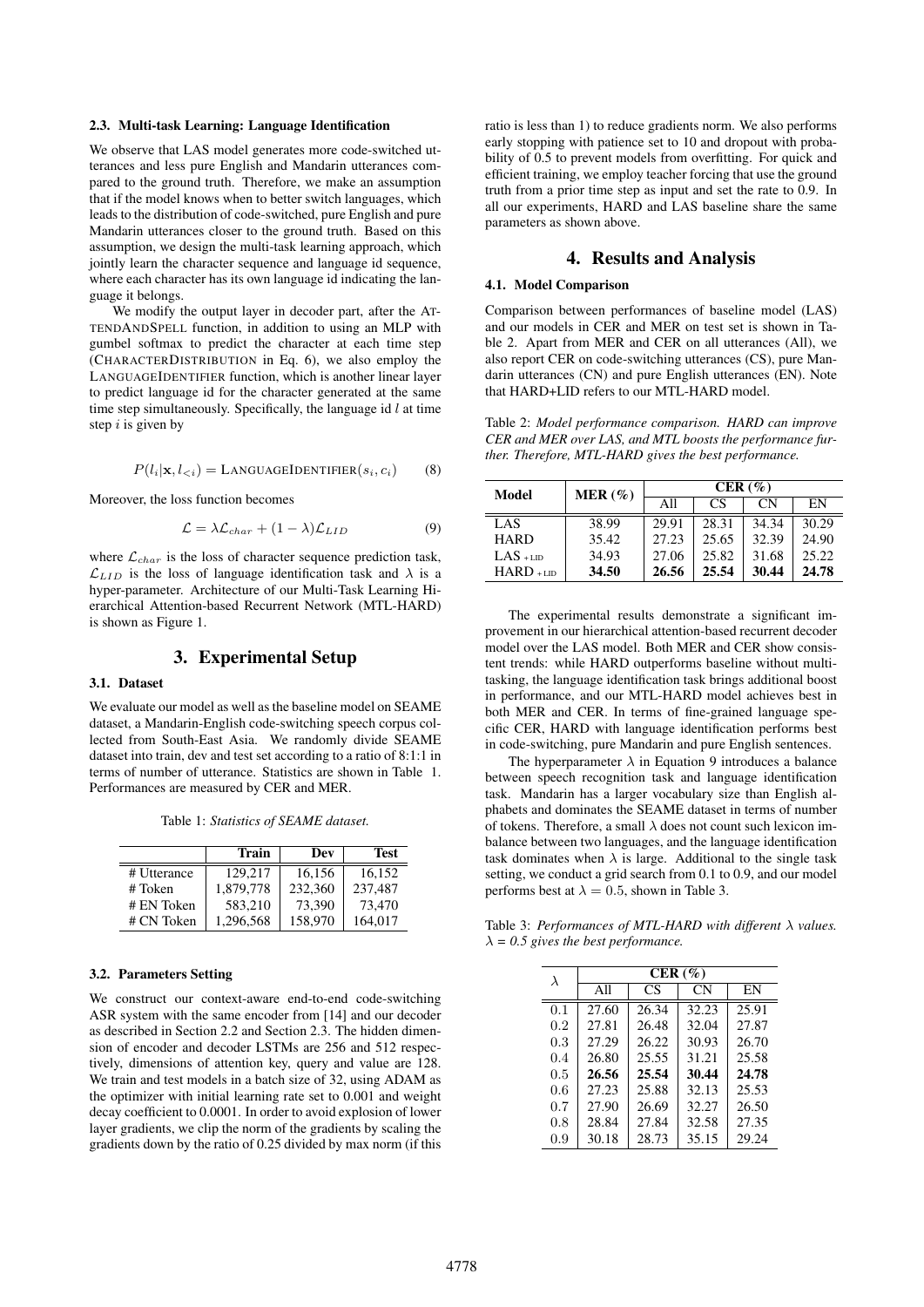Table 4: *Examples for different models, where HARD brings improvement by incorporating sub-sequence context. Multi-tasking in language identification leads to better recognition by converting subword code-switchings into full tokens in English and Mandarin. And with MTL-HARD, information learned in the history contributes to the recognition of following information, such as from 'kid' to 'children' in the first example, and from 'image processing' to its second mention and 'paper' in the second example.*

| <b>Example #1</b> |                                                                                                                                 |
|-------------------|---------------------------------------------------------------------------------------------------------------------------------|
| Ref:              | like 你给我这些baby bonus 我都会like 只是一点点而已所以我like people still wouldn't have enough children ah                                       |
|                   | (like the baby bonus you give me, I like it just a little bit, therefore I like people still wouldn't have enough children ah.) |
| LAS:              | like 你因为因后就些bamibodnass 我都会like 只是一点点而里又有like builds 丢等样then 你就久灯这样                                                             |
| HARD:             | like 你第我是这些beyb boaus h 都会like 只是一点而已所以我like peopleswtull yollde't have anough jhiodren ah                                      |
| $LAS + LID$       | like 你给我这些baby pouus 我都都会like 只是一点点而已也以ailike perple wtill 我ouldn't have enough 久hildren ah                                     |
| $HARD + LID$      | like 你把我这些baby 我oyes 我都like 只是一点点而已所以有like people ttull 我inldn t have enought children ah                                       |
| <b>Example #2</b> |                                                                                                                                 |
| Ref:              | 我有medical 因为那时候我有image processing 的base then 其他朋友没有image processing 的base 没有拿过paper                                             |
|                   | (I have medical because at that time I had a base of image processing then other friends didn't have bases of image             |
|                   | processing and didn't have any paper.)                                                                                          |
| LAS:              | 我回medical 因为有那时候我有image first aie singapbe d. then 其它朋里咯image proseici 应该就是你了老别pater                                            |
| HARD:             | 我有medical 因为有时后我有image plocessingl的base 妹hen 其他朋友他有image brocesi因ng 了地ase 是有过ppaper                                             |
| $LAS + LID$       | 我有medical 因为有时候有有image prrsessnng 的base then 去他朋友m有image proc.ssnng a品pasi 我有拿过paper                                            |
| $HARD + LID:$     | 我用medical 因为有时侯我有inage processing 的base hen 其它朋友没有image processing 的base 没有过paper                                               |
|                   |                                                                                                                                 |

We also conduct study on how MTL-HARD incorporates sub-sequence history in recognition, and show some examples in Table 4. The first example has a consistent topic about *child*, since keywords *baby* and *children* are indicated in the reference sentence. The LAS model performs poorly and fails to recognize both keywords. Adding LID to LAS model improves the model and could recognize *baby* and still fails to generate children as LAS model is not good at capture long context as mentioned above. In contrast, our MTL-HARD model overcomes this issue as shown in the last sentence: the context of *baby* are carried along the sequence helps the recognition of *children*. Similarly, in the second example, it helps in the second mentions of *image processing* and *paper*. Additionally, multitasking helps convert subword code-switching cases into full English/Mandarin tokens.

#### 4.2. BPE vs Character

Applying byte-pair encoding (BPE) on English shows improvement of word error rate (WER) over purely character level models [18, 19, 20]. However, our experiments reveal that BPE does not improve code-switching speech recognition performance in terms of CER and MER. In detail, our BPE model applies pre-trained subword tokenizer mentioned in [21] to English, while keeping it in character level for Mandarin. We compare BPE model in subword corpus size of 1000, 3000 and 10000, named as BPE-1k, BPE-3k and BPE-10k respectively. Using our MTL-HARD model and set  $\lambda = 0.5$ , the results are shown in Table 5.

Table 5: *BPE versus character based model in CER and MER.*

| Unit      | MER $(\%)$ | CER(%) |       |       |       |
|-----------|------------|--------|-------|-------|-------|
|           |            | All    | CS    | CN.   | EN    |
| $BPE-10k$ | 36.47      | 40.23  | 41.23 | 35.45 | 44.87 |
| BPE-3k    | 38.92      | 41.30  | 42.25 | 37.58 | 43.27 |
| BPE-1k    | 39.18      | 38.86  | 39.54 | 36.10 | 40.53 |
| Chars     | 34.50      | 26.56  | 25.54 | 30.44 | 24.78 |

We can infer from the results that small subword corpus tends to yield better CER numbers - character model can be regarded as a subword model whose corpus contains only 26 units for English. Thus, these three models share the same Mandarin corpus while vary in English subword corpus, which is consistent with the fact that they achieve relatively approaching CER on Mandarin, while more significantly differ in English and code-switching utterances.

Regarding MER, though character model still achieved best MER, BPE-1k performs worse than BPE-3k and BPE-10k and the differences among three models are smaller compared with CER numbers. One possible explanation for BPE-10k beating BPE-1k is that subwords in larger corpus are more closer to full words - a smaller vocabulary size will yield a segmentation into many subwords, while a large vocabulary size may leave frequent words unsplit. For example, the word "hollywood" is splitted as '*h*', '*ol*', '*ly*', '*w*', '*ood*'; '*hol*', '*ly*', '*wood*' and '*hollywood*' with BPE-1k, BPE-3k, and BPE-10k tokenizations respectively. Another reason which can lead to BPE being outperformed by character based model in our experiments is the distribution of Mandarin and English tokens. From Table 1 we can observe the domination of Mandarin tokens over English tokens, thus when calculating MER, error rate on Mandarin tokens weighs more than it on English tokens.

### 5. Conclusion and Future Work

In this work, we propose Hierarchical Attention-based Recurrent Decoder, an attention-based model which employs a hierarchical recurrent network to increase model's awareness of previous generated context sequence at decoding. Our model improves CER and MER significantly on SEAME dataset over LAS model. We also find that jointly learning language id and speech recognition boosts model performance. Although reported to be able to improve WER in recent works, BPE does not outperform character based model in terms of CER and **MER** 

Moreover, we plan to conduct experiments on pre-training the model on monolingual English and Mandarin speech dataset to boost the performance of English tokens recognition. And we would like to incorporate an advanced code-switching language model for re-scoring and vocabulary expansion to resolve the issue that ASR model often fails to generate reasonable English tokens.